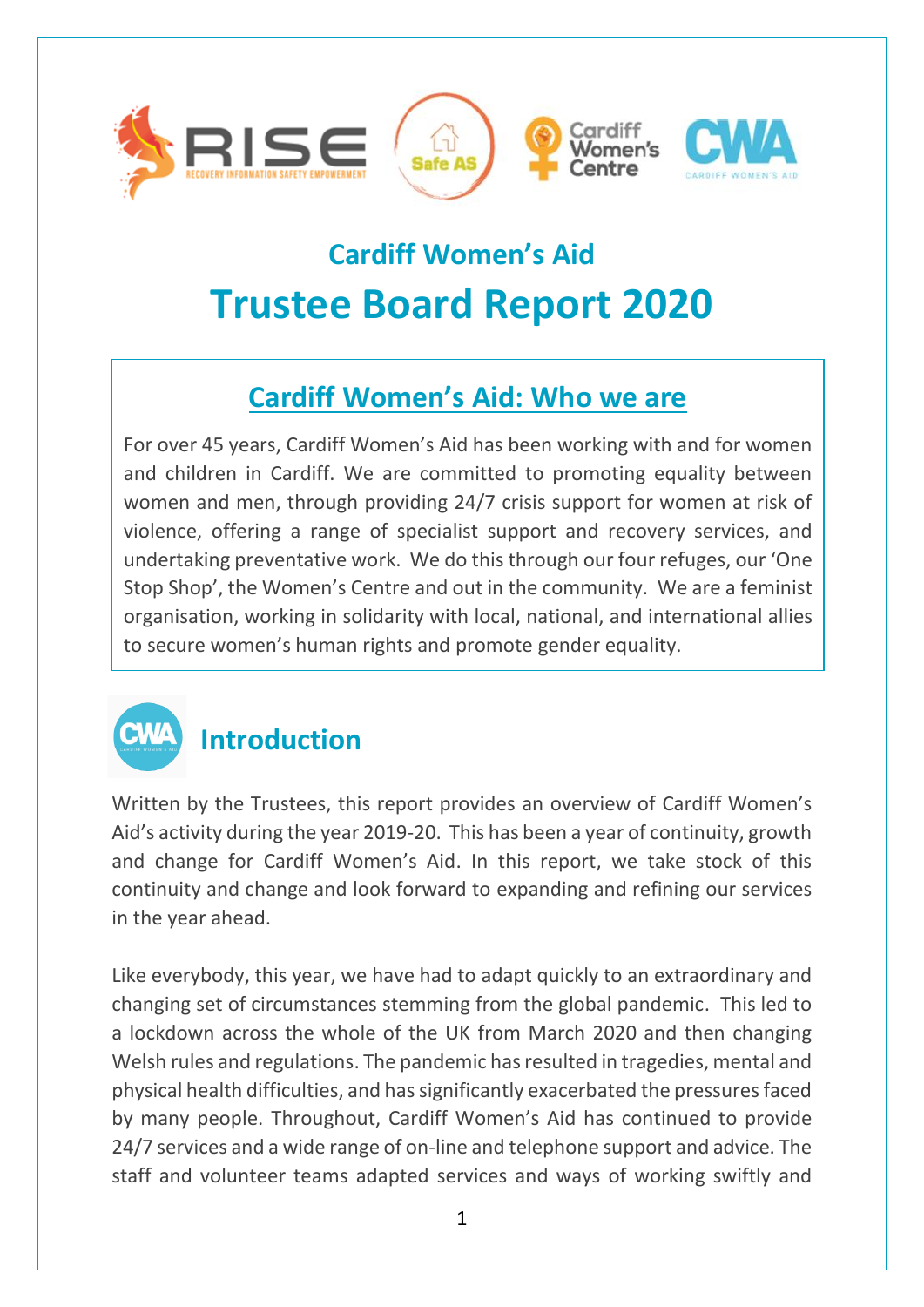professionally under extremely challenging circumstances to ensure that women and children continued to receive the help and support they needed. There was an increased use of remote contact rather than face to face services in many instances, whilst maintaining an appropriate level of staff presence at our accommodation-based services. As international evidence of increased domestic abuse emerged, the numbers of women referred to Cardiff Women's Aid have fluctuated and the needs of these women have changed, with more women now assessed as high risk. Covid-19 and responses to it will continue to influence our work in the future. In addition to keeping a watching brief on the potential economic and social implications of Brexit, the Trustees will be sensitive both to the health and welfare challenges of the pandemic, and the potential opportunities that virtual communication provides for more flexible working practices and service delivery in the future.



#### **Thanks to our staff and volunteers**

The Board of Trustees would like to begin by extending thanks to all those who contribute to the life and work of Cardiff Women's Aid, particularly our staff and volunteers. We are immensely proud of the work that they do and the feminist values they espouse as they go about their work on the front line of service provision to some of the most vulnerable people in society. In particular, the dedication and professionalism of our staff and volunteer teams during the height of the pandemic and beyond has been remarkable.

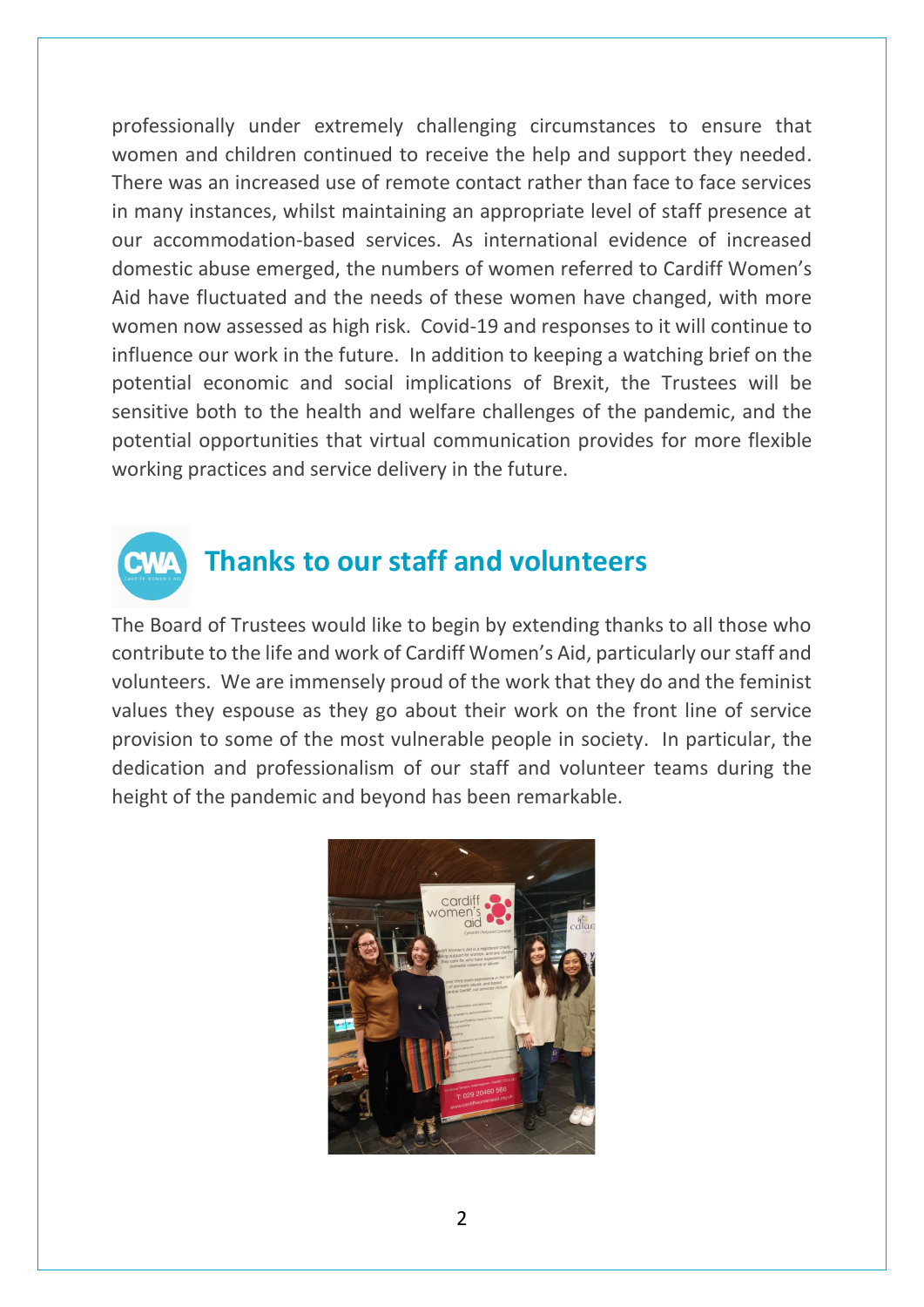

#### **Welcoming staff and saying goodbye**

Several new staff have joined Cardiff Women's Aid this year, all of whom we welcome heartily to the Cardiff Women's Aid community. We made a particularly important strategic appointment to a newly established Director of Business Development, Women's Centre and Central Services role, with Shameem Nawaz joining us in February 2020. We have also said goodbye to several staff. Our Services Director, Amanda Seed, left Cardiff Women's Aid in August 2020 after nine years with us. More recently, our CEO Morgan Fackrell left in November 2020, after 13 years at the helm. Morgan was instrumental in building Cardiff Women's Aid to where we are today and, notably, both Morgan and Amanda were key architects of RISE (the core of our work) and played a crucial role in securing the contract with Cardiff City Council, in partnership with BAWSO and Llamau. This will be an important legacy for them both.

At the time of writing, we are on the cusp of welcoming our Interim CEO to Cardiff Women's Aid. She will be with us for six months, and will oversee the consolidation of a staffing restructure which is already under way and will make an important contribution to our service provision, ensure that we take action with our partners to strengthen our service delivery, and champion the implementation of the new Health & Well-Being Strategy.



#### **Our services**

The financial year 2019-2020 is the second year of delivering the RISE contract, which is our largest and core service. The service is funded by Cardiff City Council and is a partnership with Llamau and Bawso and involves close collaboration with many other agencies to provide a 'joined up approach' to addressing gender-based violence. RISE includes the provision of refuge and Independent Personal Advisor (IPA) support to women and children in four refuges across the city. It also comprises a 'One Stop Shop' building from where women and children can access a range of support services provided by the partnership. The location of the building will be changing shortly to a new purpose-built facility in Cardiff Royal Infirmary. This will be an exciting move for Cardiff Women's Aid.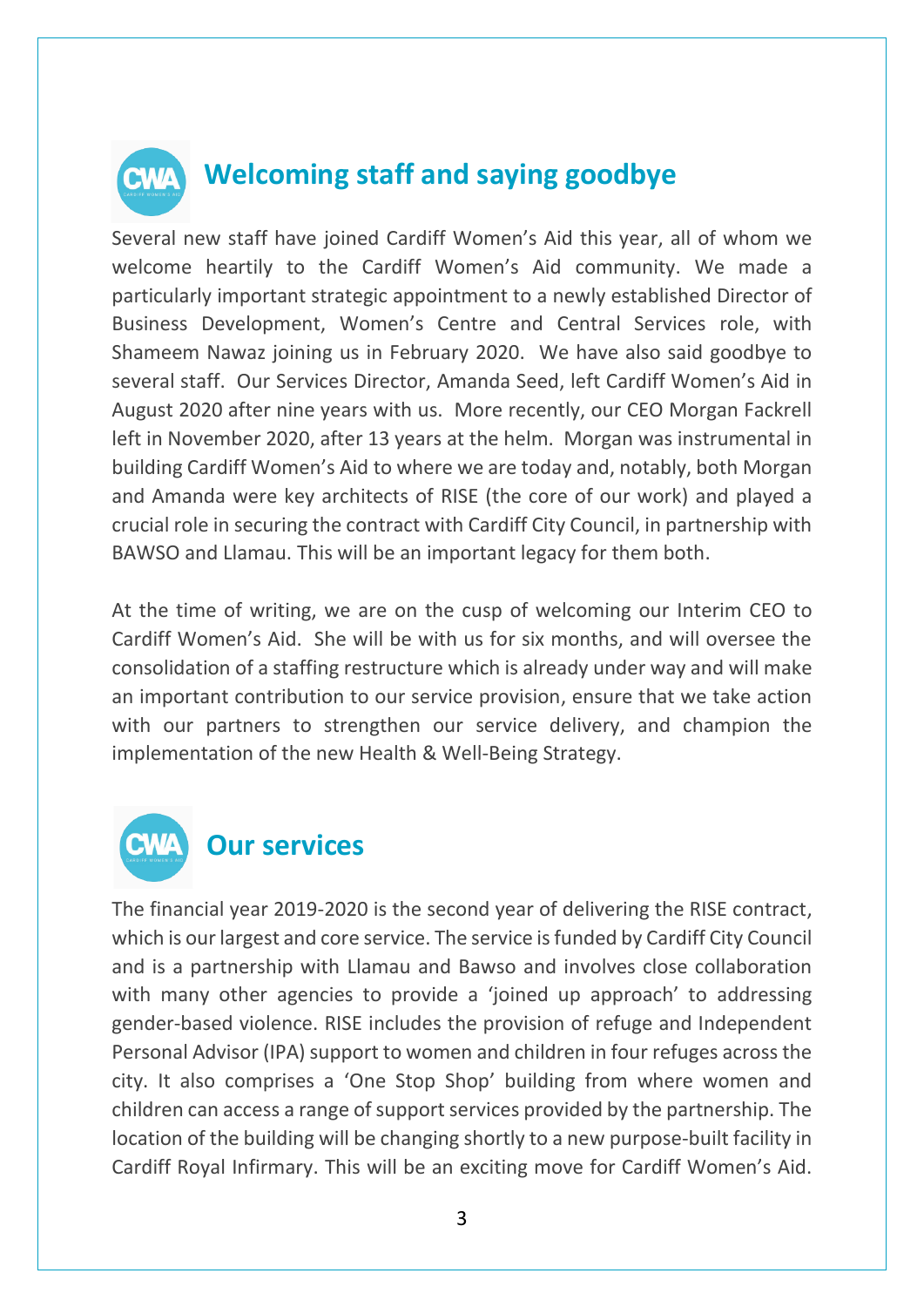The SafeAS team continued its vital recovery work during the year with children, both in the community and in refuge, and the ground-breaking IRIS project continued its work supporting GPs to identify and refer victims of gender-based violence. The Women's Centre has also continued to grow from strength to strength.



The women and children who access our service are the Trustees' top priority. Cardiff Women's Aid has supported 3,259 women over the year 2019/2020 and will continue to consolidate and strengthen our services into the future. We look forward to the roll-out of PATH training for all support service staff, and ongoing investment in ensuring that CWA both continues to diversify its staff and provide training and discussion in the wake of the Black Lives Matter campaign, sparked by the US killing of George Floyd. Cardiff is a multicultural city with a proud history, and CWA takes pride in doing its part to continue that work. Trustees would like extend particular thanks to Lisa Ware as our Manager of Support Services who has faced particular challenges in service provision during the pandemic and through a period of considerable change.

**Our partners**

Partnership working is an integral part of what we do. It is an honour for Cardiff Women's Aid to work alongside individuals and organisations who are as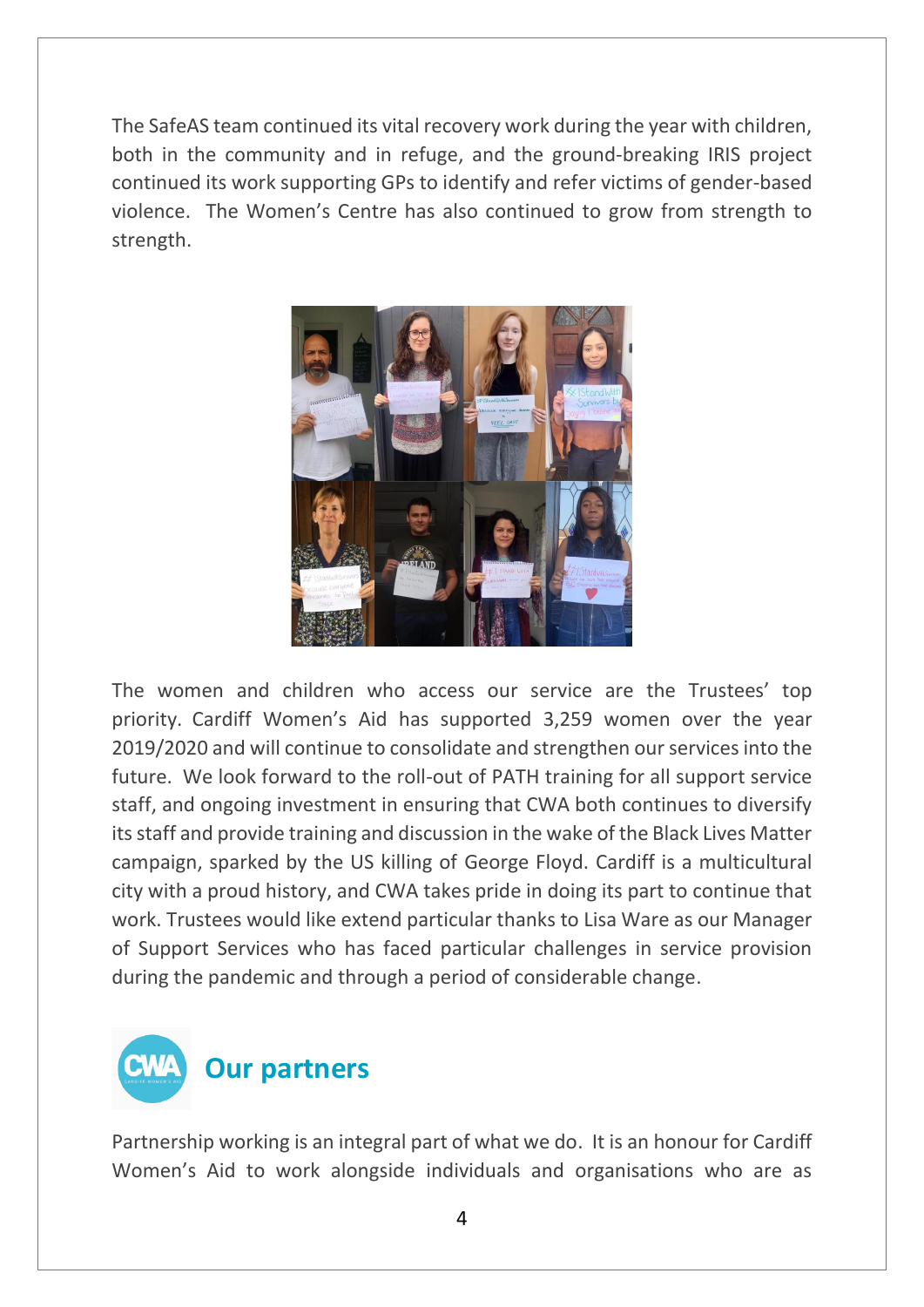committed to ending gender-based violence and promoting gender equality as we are. We extend thanks to all our partners and stakeholders, in particular Cardiff City Council (as the funders of the RISE Service), and our other funders, Welsh Government, Welsh Women's Aid, Hestia, South Wales Police Crime Commissioner, Cardiff and the Vale UHN (through The Community Foundation in Wales), Glamorgan Voluntary Services (GVS) and the National Lottery. We also acknowledge our partners, Llamau and Bawso, and their contributions to ensuring effective services for women and children. We also work in a number of partnerships on supporting children and families, supporting male victims of domestic abuse, and with Drive on a perpetrator programme. Beyond this, we would like to thank a range of agencies and organisations for their continued partnership working, and financial, political and moral support in enabling us to deliver the services that are so essential to the safety, health and well-being of women and children in Cardiff. As ever, we particularly acknowledge the assistance of South Wales Police, Social Services, the Education Service, and General Practitioners, and the ongoing support of Welsh Women's Aid as our membership body. We stand in solidarity with all of those who believe that every human being is equally deserving of safety, security and respect.



#### **Our volunteers**

In 2018, the Board made a strategic investment to develop our capacity to host volunteers. This work has blossomed over the past year, under the leadership of Venice Fielding and, now, our dedicated Volunteer Coordinator, Alex Congreve. Following the development of our Volunteering Strategy (2019- 2021), there is now a wide range of volunteering activities with the number of volunteers expanding significantly: from 10 in 2018 to 68 in November 2020 (excluding Trustees).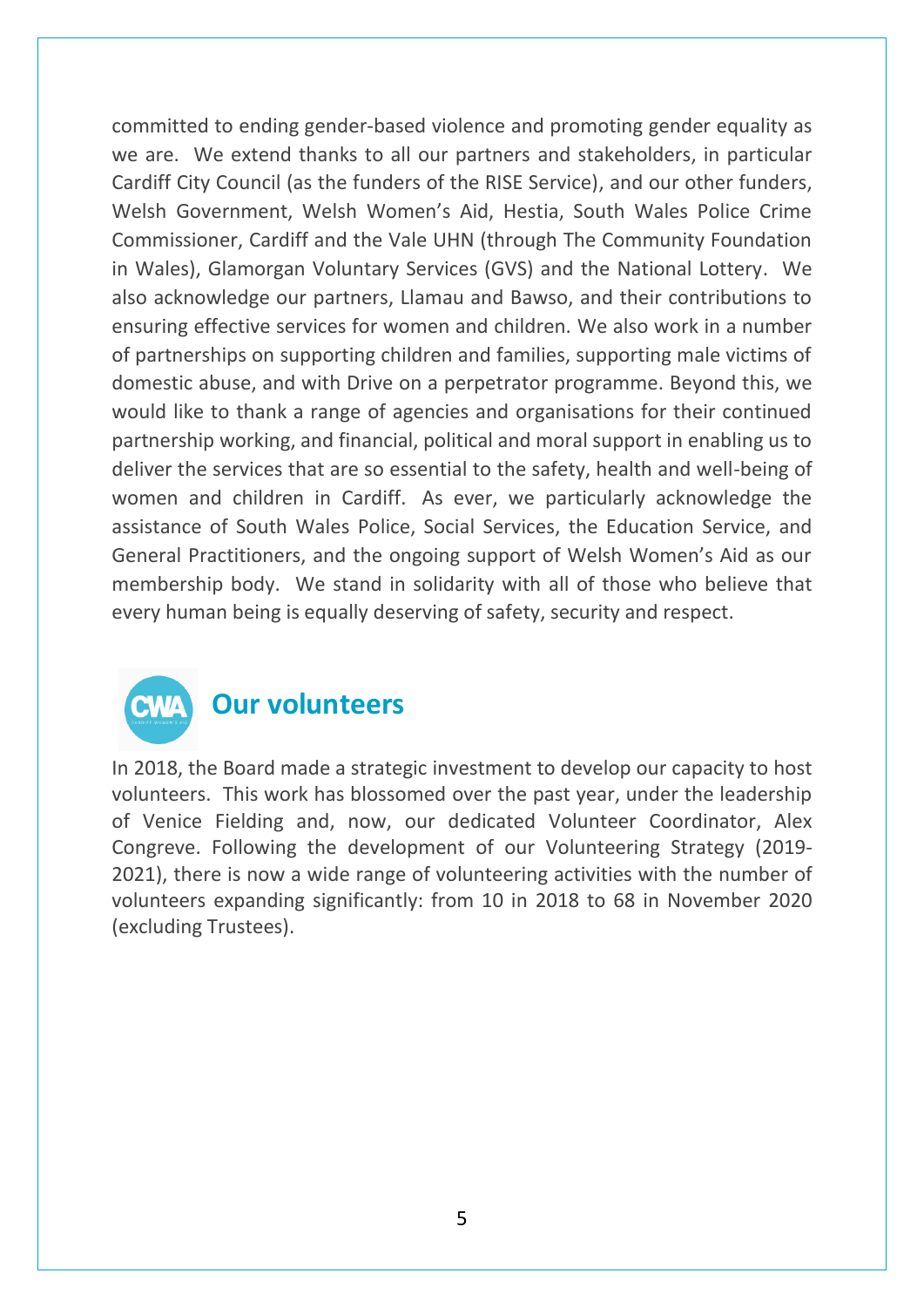

Some of the new areas of volunteering activity include social media, workshop facilitation, campaigning, podcast production, and an on-line wellbeing café. We were proud and delighted to achieve the national 'Investing in Volunteers' Standard during the year, which is a formal recognition of the strong commitment, values-based approach and support that we attach to volunteering. Our volunteers provide valuable opportunities and support for people using our services that are not covered through our formal contracts and grant funding. We are immensely proud and grateful for their contributions to Cardiff Women's Aid.



## **Health & Well-Being Strategy 2020-25**

Our services can only be provided through the dedicated work of our staff and volunteers. They are the beating heart of Cardiff Women's Aid, no more so than in this challenging year of Covid-19 and the additional pressures brought about by an expansion to our service provision. In recognition, the Trustees have prioritised further investment in strengthening staff and volunteer health and well-being as a key strategic priority. The Board's dedicated Well-Being Champions, Sam Taylor and Ron Mayers, have therefore worked hand-in-hand with them to develop our new Health and Well-being Strategy 2020-25. The strategy recognises the demanding nature of the work done by staff and volunteers aiming to create a health and well-being culture at Cardiff Women's Aid that is second to none. The Board regards the health and well-being of staff and volunteers as an essential component of a healthy organisation contributing in turn to the delivery of the very best service to the women and children who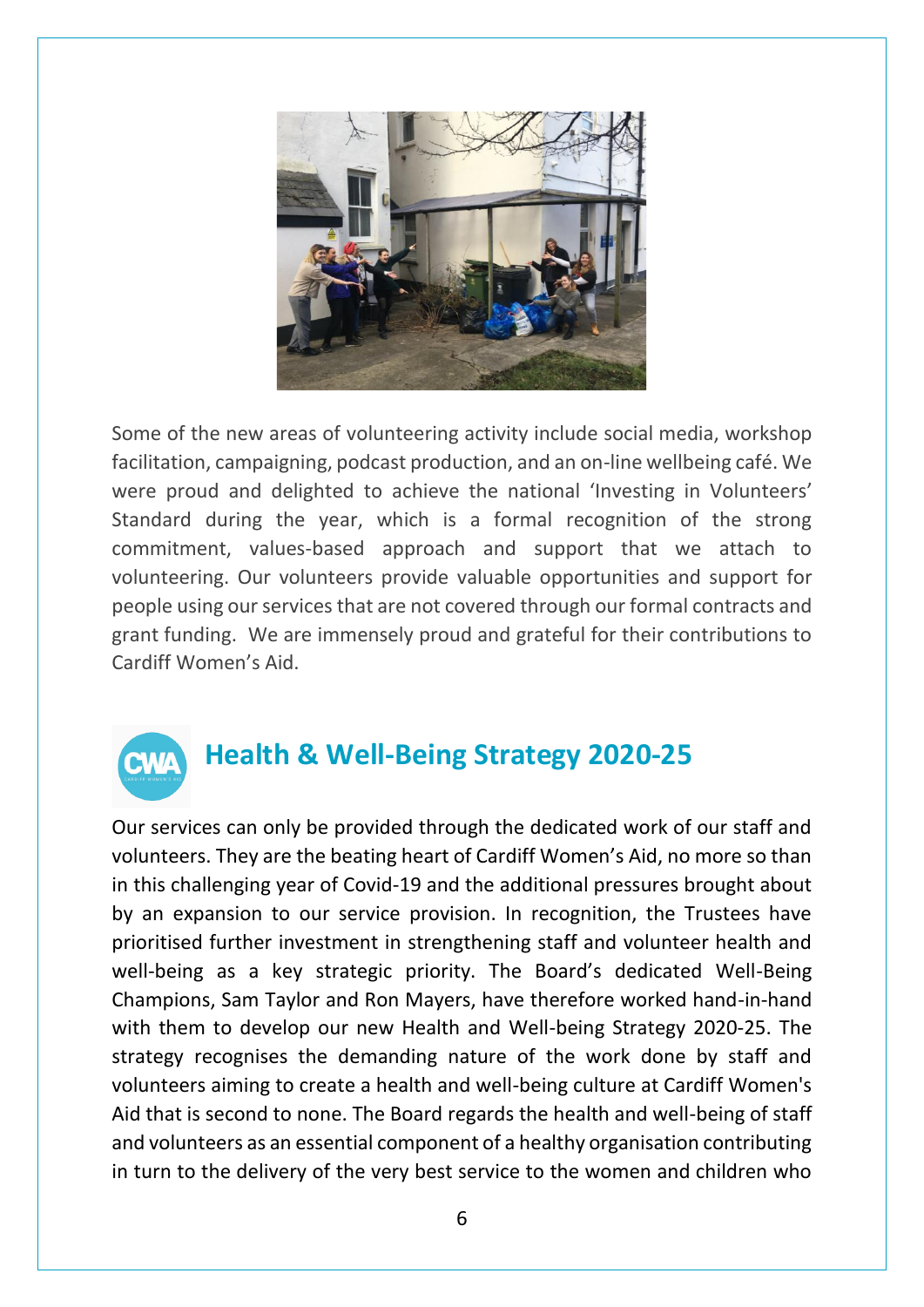come to us for assistance. The strategy is the platform to deliver that vision and we look forward to its implementation. The Board's thanks go to two members of the staff team, Harriet Horn and Stephanie Fitzpatrick, who facilitated and drafted the strategy. This involved full consultation with our staff and volunteers to find out what enhancements they would like to the support available. The Health & Well-Being Strategy will be discussed with staff and volunteers at the December 2020 AGM.



#### **Governance and the Board**

The Board has continued its work to strengthen the governance of Cardiff Women's Aid over the past year, drawing on the diverse sets of skills and experience of the Trustees. In addition to our work through the quarterly Trustee Board meetings, we also undertake more focused scrutiny of activity in the HR and Governance sub-group (chaired by Margherita Carucci) and the Finance and Risk sub-group (chaired by our Treasurer, Peggy Jackson), which meet quarterly. Each Trustee sits on at least one sub-group.

The Board has said goodbye to two Trustees this year. Julia Desmond left having made valuable contributions to our governance responsibilities, particularly through her membership of the Finance and Risk sub-group. More recently, Joanna Parry stood down from the Board, having made significant contributions to the development of our volunteering work. We offer our heartfelt thanks to Julia and Jo and wish them well in their next ventures.

We will begin the recruitment of new Board members before the end of the calendar year and look forward to welcoming new Trustees onto the Board, with new experiences, perspectives and expertise.



The Board was pleased to approve Cardiff Women's Aid's 2019-20 accounts on  $24<sup>th</sup>$  November, with the organisation again on a sound financial footing. The Board extends thanks to our former CEO Morgan Fackrell and our Finance Team,